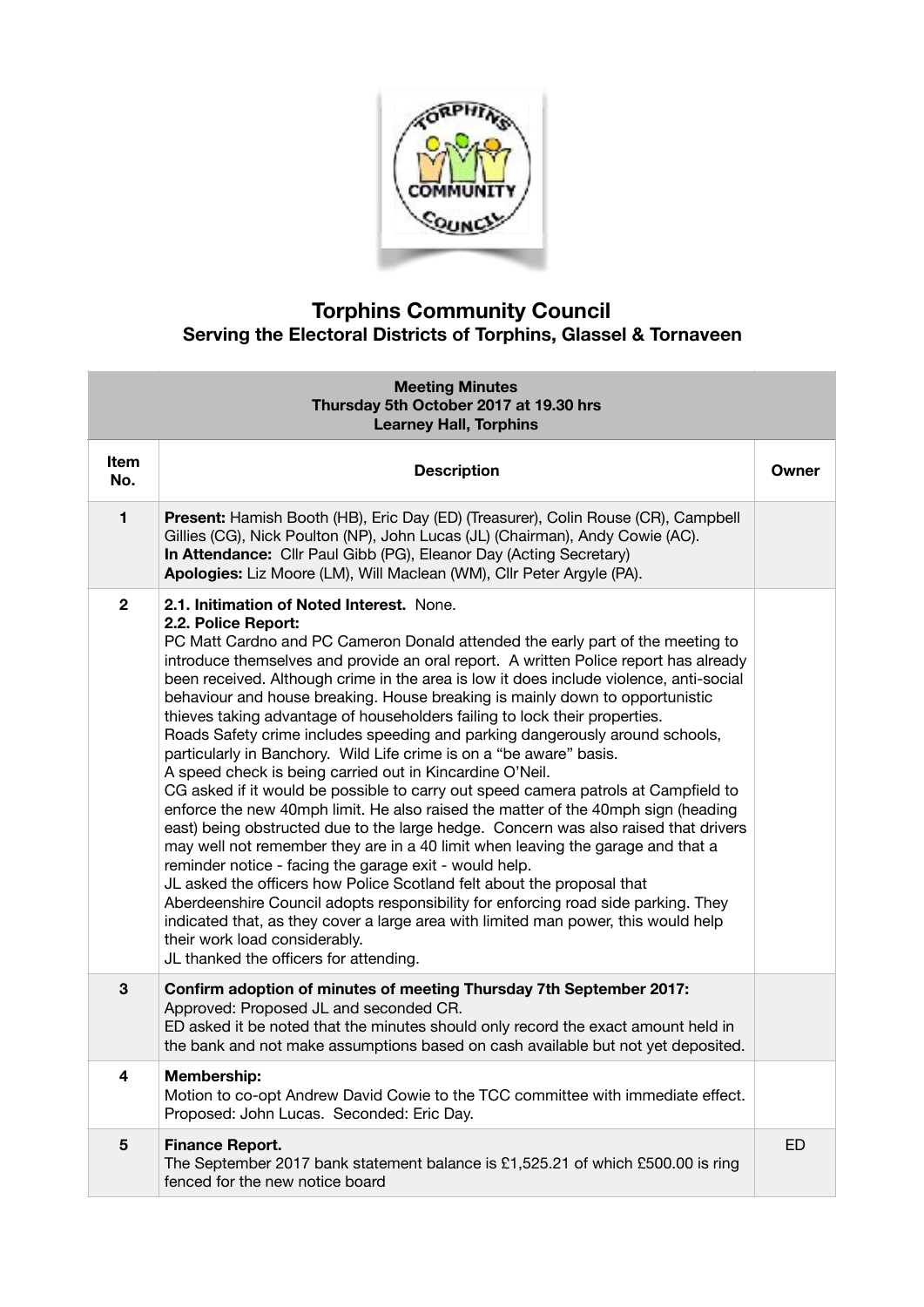| 6              | <b>Planning Matter:</b>                                                                                                                                                                                                                                         |           |
|----------------|-----------------------------------------------------------------------------------------------------------------------------------------------------------------------------------------------------------------------------------------------------------------|-----------|
|                | 6.1. weekly List of Planning Applications:<br>Nothing to note.                                                                                                                                                                                                  | ED        |
|                | 6.2. Bracken Hill Applications:<br>These applications will not now go before The Marr Area Committee until November<br>due to the Roads Department having outstanding matter yet too be resolved.<br>The meeting for residents has been rearranged accordingly. | FD.       |
| $\overline{7}$ | <b>New Items:</b><br>Development of communications between TCC and our communities of<br><b>Torphins, Glassel and Tornaveen:</b><br>As Liz Moore was unable to attend the meeting, due to injury, this item will be<br>flagged up at the next meeting.          |           |
|                | <b>Learney Estates - Scoping Process:</b><br>Review documentation and develop TCC response. HB has gone over this in detail<br>and advised the meeting that all seemed to be in order. He will submit a letter on<br>behalf of TCC to this effect.              | <b>HB</b> |
|                | <b>Dunecht Estates - Woodland Creation Hill of Fayre:</b><br>Review documentation and develop TCC response. HB will submit letter of behalf<br>of TCC.                                                                                                          | HB        |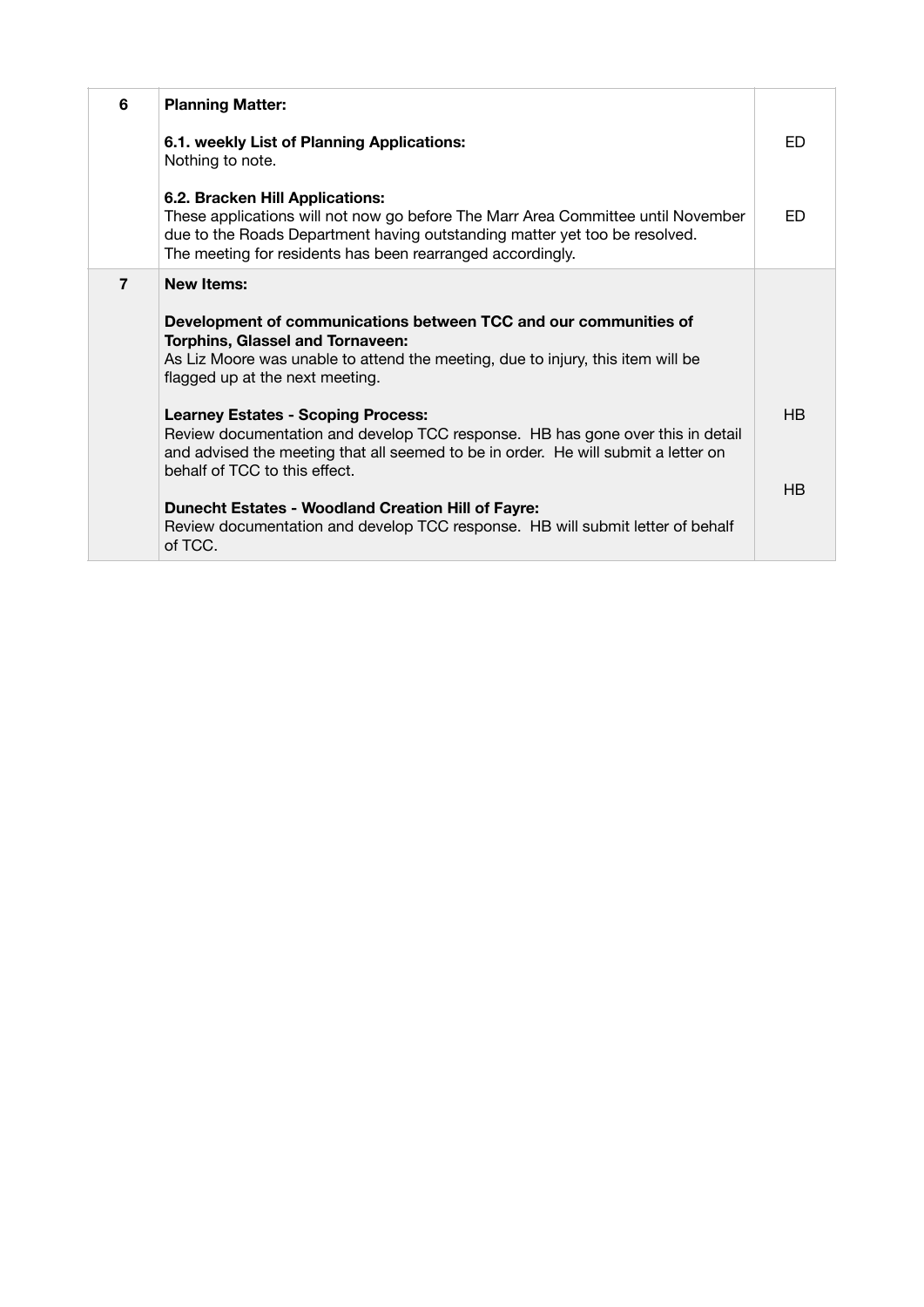| 8 | <b>Open Actions:</b>                                                                                                                                                                                                                                                                                                                                                                                                                                                                                                                                                                                                               |                |
|---|------------------------------------------------------------------------------------------------------------------------------------------------------------------------------------------------------------------------------------------------------------------------------------------------------------------------------------------------------------------------------------------------------------------------------------------------------------------------------------------------------------------------------------------------------------------------------------------------------------------------------------|----------------|
|   | 8.1. Torphins Emergency Response Plan:<br>Following submission of the Plan (June) it was agreed that the Marr Area Manager<br>could share it with Aberdeenshire Council colleagues and the emergency services:-<br>Police, Fire & Ambulance.                                                                                                                                                                                                                                                                                                                                                                                       |                |
|   | Having heard nothing further JL e-mailed the Marr Area Manager (today) requesting<br>an update.                                                                                                                                                                                                                                                                                                                                                                                                                                                                                                                                    |                |
|   | Following our £2724 grant application to SEE, JL advised this had been successful<br>with the award of £2335. This will be used to purchase the equipment required<br>including generator, lighting, etc.                                                                                                                                                                                                                                                                                                                                                                                                                          |                |
|   | Discussion took place regarding the size of generator specified and where it would<br>be stored.                                                                                                                                                                                                                                                                                                                                                                                                                                                                                                                                   |                |
|   | JL asked Cllr PG if acknowledgement of SSE's support may appear on the<br>document. Cllr PG will make enquiries and revert. He also kindly offered to provide<br>copy of the Ballater Plan for TCC's information.                                                                                                                                                                                                                                                                                                                                                                                                                  | PG             |
|   | 8.2. Forward Plan progress report:<br>CG advised a list of additional items from the last meeting:- Photographs of<br>Waulkmill Bridge; bench at Learney Hill; foliage obscuring 40mph limit sign at                                                                                                                                                                                                                                                                                                                                                                                                                               | CG             |
|   | Campfield; verges.<br>CG asked for any further additions. Christmas lights to be included.<br>ED advised that AC had sent a form for completion regarding electricity<br>consumption at the lamp posts for Christmas lights. Also a reminder of the PAT<br>requirements prior to installation of the lighting. Norman Morrice had kindly offered<br>his serviced to carry out the testing.                                                                                                                                                                                                                                         |                |
|   | 8.3. Extension of 30mph limit north of the village:<br>NP is still awaiting a reply from Angela Funk (Senior Roads Engineer) and will write<br>again. Cllr PG advised that Angela has recently been off work but understands she<br>is now due back. NP advised that the forthcoming felling of trees in the Learney<br>Woods, adjacent Learney Avenue, would result in more lying water on the road. All<br>the more important to have the 30 limit moved.                                                                                                                                                                        | N <sub>P</sub> |
|   | 8.4. Notice Board Map of Torphins - Sourcing and Funding of New Notice<br><b>Board:</b><br>Funds acquired to date:-<br>Bread of Life - £500 (Only available until Dec 2017).<br>Marr Area - £1850 (only available until April 2018).<br>Additional applications for funding have been submitted to both Scotmid and<br>TESCO. With TESCO, it could be 6 months before we hear from them with no<br>guarantee of funding. Scotmid has responded with the offer of £100 in vouchers. ED<br>advised them that it was actually hard cash we were hoping for and Scotmid<br>suggested the vouchers could be used as raffle prizes, etc. | ED             |
|   | An application for funding has now been submitted to The Big Lottery.<br>A Notice Board to meet the needs of TCC would cost in the region of £4000 and if<br>funding needs cannot be reached TCC may have to look at lesser alternatives.<br>It should be noted that Lumphanan CC has shown interest in acquiring TCC's<br>current free standing notice board. For further discussion with LTCC when<br>appropriate in order to establish a purchase price.                                                                                                                                                                        | ED             |
|   | 8.5. Torphins Park Update:-                                                                                                                                                                                                                                                                                                                                                                                                                                                                                                                                                                                                        |                |
|   | 8.5.1. Play Equipment:-<br>ED discussed the matter with Bill Higham. There is still no money in the budget to<br>repaint the equipment but Bill confirmed that any broken paintwork / bare metal<br>would be treated and fresh paint applied. He hopes to run this in tandem with the<br>zip wire change-out.                                                                                                                                                                                                                                                                                                                      |                |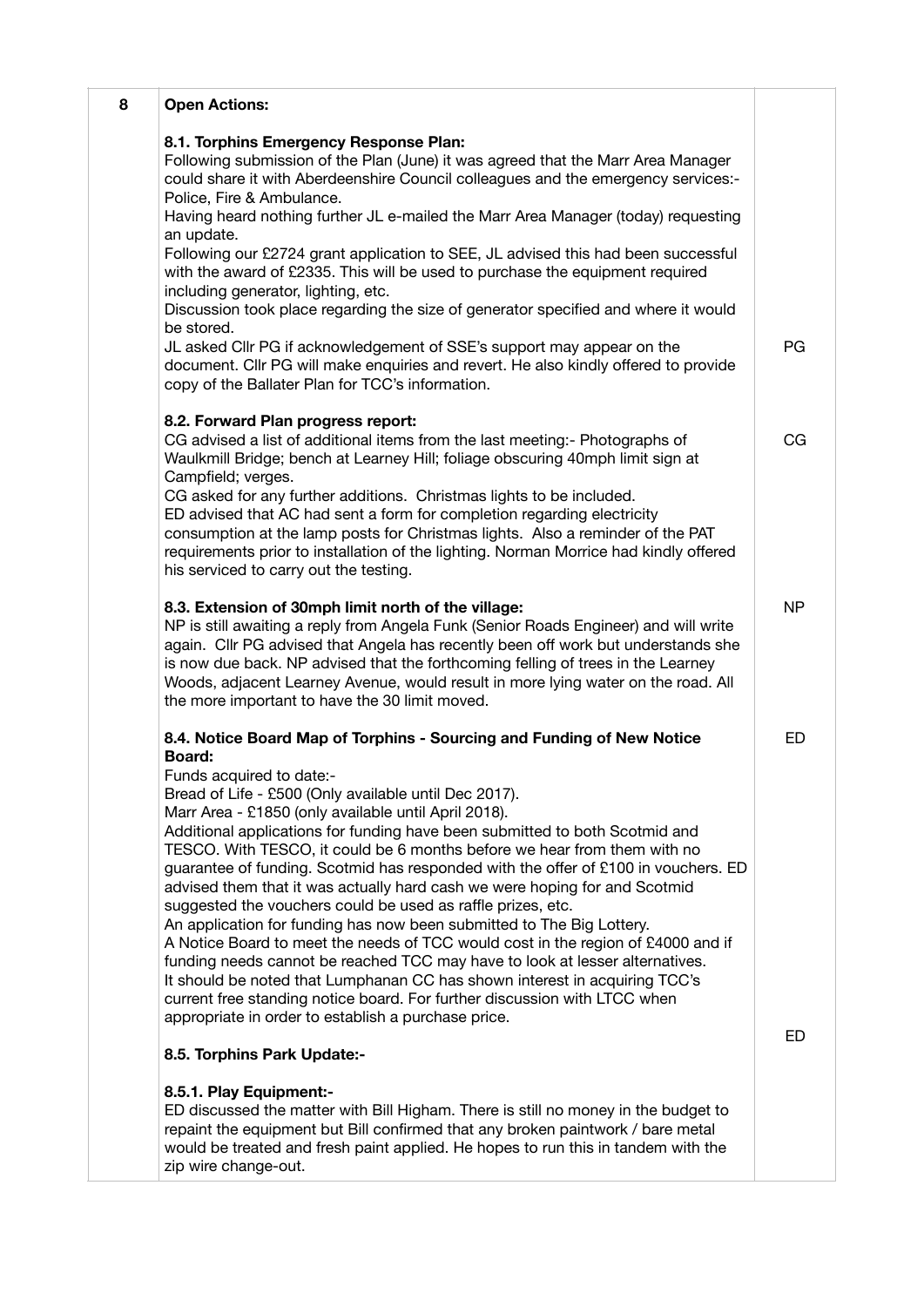|    | 8.5.2. Drainage:<br>Two AC officials were seen in the park last week with a measuring wheel. JL to e-<br>mail Bill Higham for an update.<br>8.6. CPR Training:<br>Sarah Pine has organised a community training session in the Learney Hall,<br>Torphins, on 12th October at 7.15pm. To date there are not enough people<br>attending. Elaine Ross, Acting Headmistress of Torphins Primary School, has been<br>approached to see if she can help boost the numbers by advising parents of the<br>planned course. TCC members are encouraged to attend and advise other.                                                                                                                                                                                                                                                                                         |       |
|----|------------------------------------------------------------------------------------------------------------------------------------------------------------------------------------------------------------------------------------------------------------------------------------------------------------------------------------------------------------------------------------------------------------------------------------------------------------------------------------------------------------------------------------------------------------------------------------------------------------------------------------------------------------------------------------------------------------------------------------------------------------------------------------------------------------------------------------------------------------------|-------|
|    | 8.7. Wreath Laying on Remembrance Sunday:<br>PG advised that all three Marr Area Councillors had several ceremonies to attend on<br>Remembrance Sunday. Cllr Peter Argyle will lay a wreath at the Torphins War<br>Memorial on the Sunday afternoon along with representatives from the British<br>Legion. JL asked if AC would be available to play his pipes at this ceremony to<br>which he agreed - subject to his other piping duties earlier in the day finishing on<br>time. JL to check with PA.                                                                                                                                                                                                                                                                                                                                                         | JL    |
|    | 8.8. Feedback on surfacing of William Street:<br>PG had spoken with the AC Roads Department who advised that, to avoid a skid<br>risk, each side of the road had been repaired with chipping & tar while the centre of<br>the road was left untouched as it was not in need of repair.<br>It was noted that both Innermarkie Wynd and Grampian Terrace are also badly in<br>need of repair work. PG advised that there were many side roads in the area<br>requiring attention. JL to send e-mail to PG with details and he will take the matter<br>up on TCC's behalf.                                                                                                                                                                                                                                                                                          | JL/ED |
| 9  | Correspondence:                                                                                                                                                                                                                                                                                                                                                                                                                                                                                                                                                                                                                                                                                                                                                                                                                                                  | All   |
|    | NP had received a letter from a resident in respect of night time lighting at the<br>Church. JL asked the letter be circulated and discussed at the next TCC meeting<br>once all members have had the opportunity to see it.                                                                                                                                                                                                                                                                                                                                                                                                                                                                                                                                                                                                                                     |       |
| 10 | <b>10: AOCB</b>                                                                                                                                                                                                                                                                                                                                                                                                                                                                                                                                                                                                                                                                                                                                                                                                                                                  | HB    |
|    | 10.1. Aberdeenshire Local Outdoor Access Forum (ALOF):<br>HB attended a meeting of the above forum where it was recommended that each<br>Community Council should have a Business Plan setting out its aims and<br>objectives. Moray already has one and Ballater has a Business Association run by<br>the CE of Craigendarroch. It was felt that Torphins had too few businesses to<br>warrant a Business Association and it was possible that TCC meetings did in fact<br>plan ahead for the benefit of the village and its surrounding areas.<br>HB handed out copies of the ALOF Newsletter for information.<br>10.2. Aberdeenshire Council - "Place Standard - How Good is Our Place?":<br>ED & JL attended the above meeting The Place Standard is a tool used to assess<br>places - whether well established, undergoing change or being planned. JL & ED | ED/JL |
|    | felt the exercise involved would be of benefit to the Torphins area and would<br>highlight best practice and where things could be improved or introduced, Various<br>groups would need to be involved and the final exercise could take up to 3 hours. A<br>facilitator would be available from AC to guide TCC through the process.<br>JL will flag this up as something which TCC may set up. For discussion at the next<br>TCC meeting.                                                                                                                                                                                                                                                                                                                                                                                                                      |       |